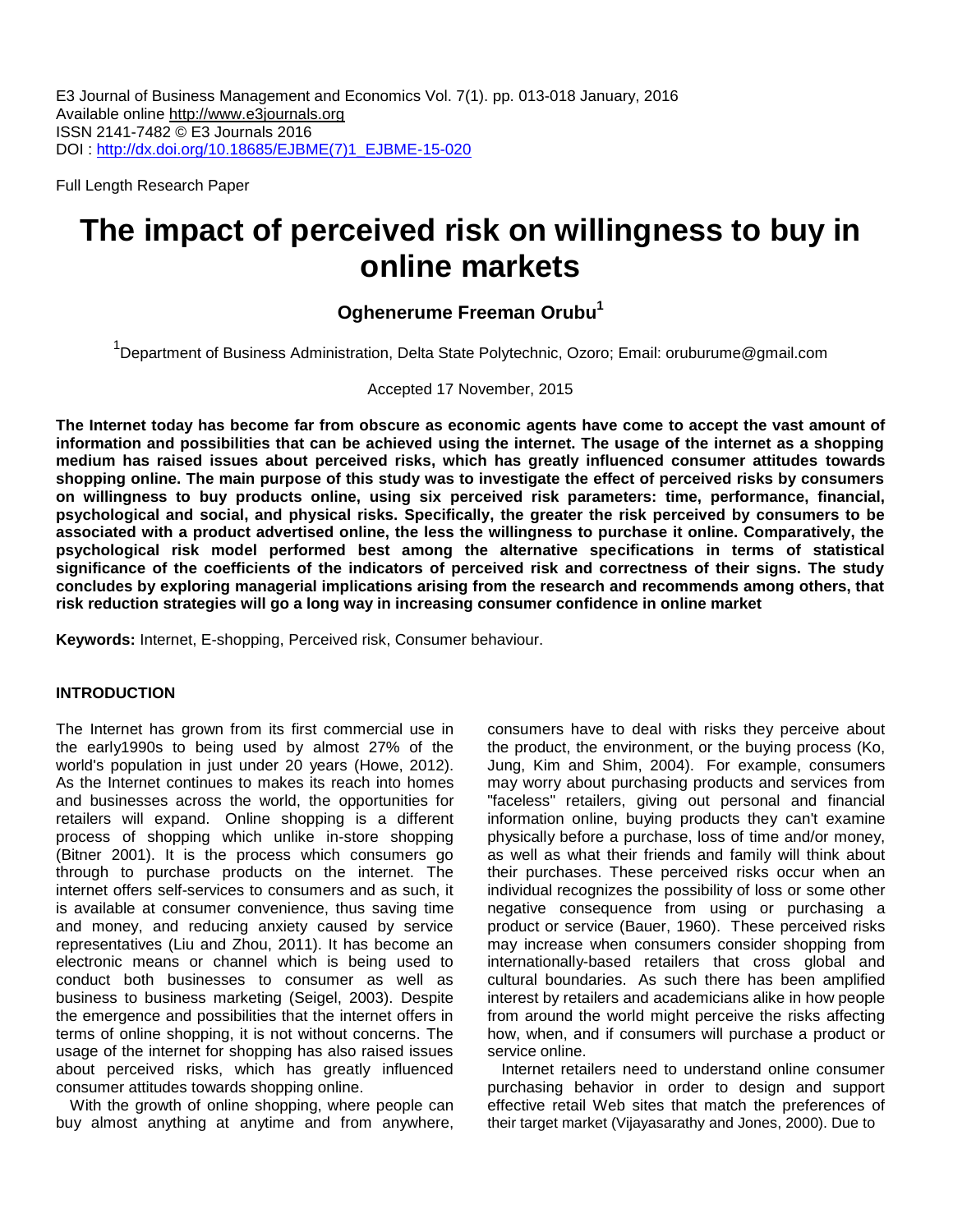an increase in the pace of globalisation for world economies, there has been an increase in the competitive nature of firms, and many companies are seen taking to forms of unconventional marketing, and this has been almost in full done by the use of the internet. As more businesses are coming to adopt the internet as means of reaching consumers efficiently, and also conducting marketing activities, there exists elements of risks, and this puts consumers as well as the credibility of the marketing firm at risks.

This research provides a comprehensive picture of perceived risk in online shopping, focus on antecedents of purchasing intentions in online shopping, and study the direct effects of risk variables on purchase intentions so as to reveal the importance of each variable used. Theoretically, this research study aims to further provide evidence to buttress the multi- dimensional perceived risk theory and the technology acceptance model. By conducting this research, it is hoped the outcome will demonstrate the influence perceived risk has on willingness of consumers to buy online and at a practical level, assist marketers and online retailing developers in designing more efficient risk reducing strategies for online retailers.

# **LITERATURE REVIEW**

With the introduction of residential Internet in the early 1990s, consumer buying behavior regarding online shopping, including perception of risk has become an important area of research. Although research has shown that consumers perceive benefits of using the Internet (Salisbury, Pearson, Pearson, and Miller, 2001; O'Cass and Fenech, 2003; Park, Lee, and Ahn, 2004: Shih, 2004), negative effects from the perception of risk have also been found to have a negative impact on shoppers' attitudes towards online shopping (O'Cass, 2001; Shih, 2004; Heijen, Verhagenm and Creemers, 2003) as well as a negative effect on a person's intention to shop online (Korgaonkar and Wolin, 1999; and Salisbury, Person, and Miller, 2001). Jarvenpaa and Todd (1997) examined the influence of perceived risk from a multidimensional perspective. Findings of the study suggest the influence of economic, social, performance, physical, and privacy risks on attitudes toward online shopping and that consumers perceive increased risk when shopping in this format (Jarvenpaa and Todd, 1997; Featherman and Pavlou, 2003).

# **Online shopping risk dimensions**

Consumers are more cautious when shopping or considering shopping online (Lim, 2003). Previous

literatures have suggested that perceived risk is a crucial factor in determining the rate of acceptance of online shopping. Forsythe and Shi (2003); Lim (2003); Cases (2002) noted that the internet unlike other purchasing channels causes a larger amount of uncertainty for individuals. This may be due to the complexity, ease of use or accessibility (Almousa, 2011). Due to the uncertainty involved in internet purchases, the internet has been considered a more risky option as opposed to in-store shopping (Bhatnagar and Ghose, 2004; Kim and Prabhaka, 2002). Empirical studies (Forsythe and Shi 2003; Bhatnagar and Ghose, 2004) have attempted to show users of internet being aware of internet shopping, but evidence have indicated users still hesitating to purchase online. In the online context, some risks are seen as having effects more than others. Bhatnager and Ghose, (2004); Cases (2002); Forsythe and Shi, (2003) noted that privacy, security and financial concerns are issues that adversely hinder online shopping.

**Financial/Security risk:** Online financial loss concerns the potential expense of returning a product, the likelihood of additional hidden cost such as shipping, difficulty in getting money back, and the lack of protection of credit-card information (Hassan *et al.*, 2006). Cases (2002), distinguishes between payment risk and financial risk by means of the risk source, internet, and remote transaction respectively. Payment risk concerns the financial consequences engendered by giving one's credit-card number on the internet (Martin and Camarero, 2009), whereas financial risk refers to money lost in the case of shipping, bad purchase or exchange.

**Performance risk:** Product performance risk may also result from a poor product choice because of the shopper's inability to accurately judge the quality of the product online. The ability to judge the product or service quality online may be limited by barriers to touching, feeling, and trying the product or service, inaccurate product colours, and insufficient information on quality attributes relevant to the consumer resulting in increased product performance risk (Forsythe and Shi, 2003).

**Physical risk:** In online context, refers to chances of any physical injury caused by online shopping (Hassan *et al.*, 2006; Casalo et al, 2007, Mitchell, 1999; Kim et al, 2007). This could involve possible eyestrain from overuse of the computer.

**Psychological Risk:** If the extent of negative impact on consumers self image arises as a result of product usage, it may be referred to as psychological risk (Crespo et al, 2009; Jacoby and Kaplan, 1972). Schiffman and Kanuk (2004) describes psychological risk as the possibility of a substandard product having a negative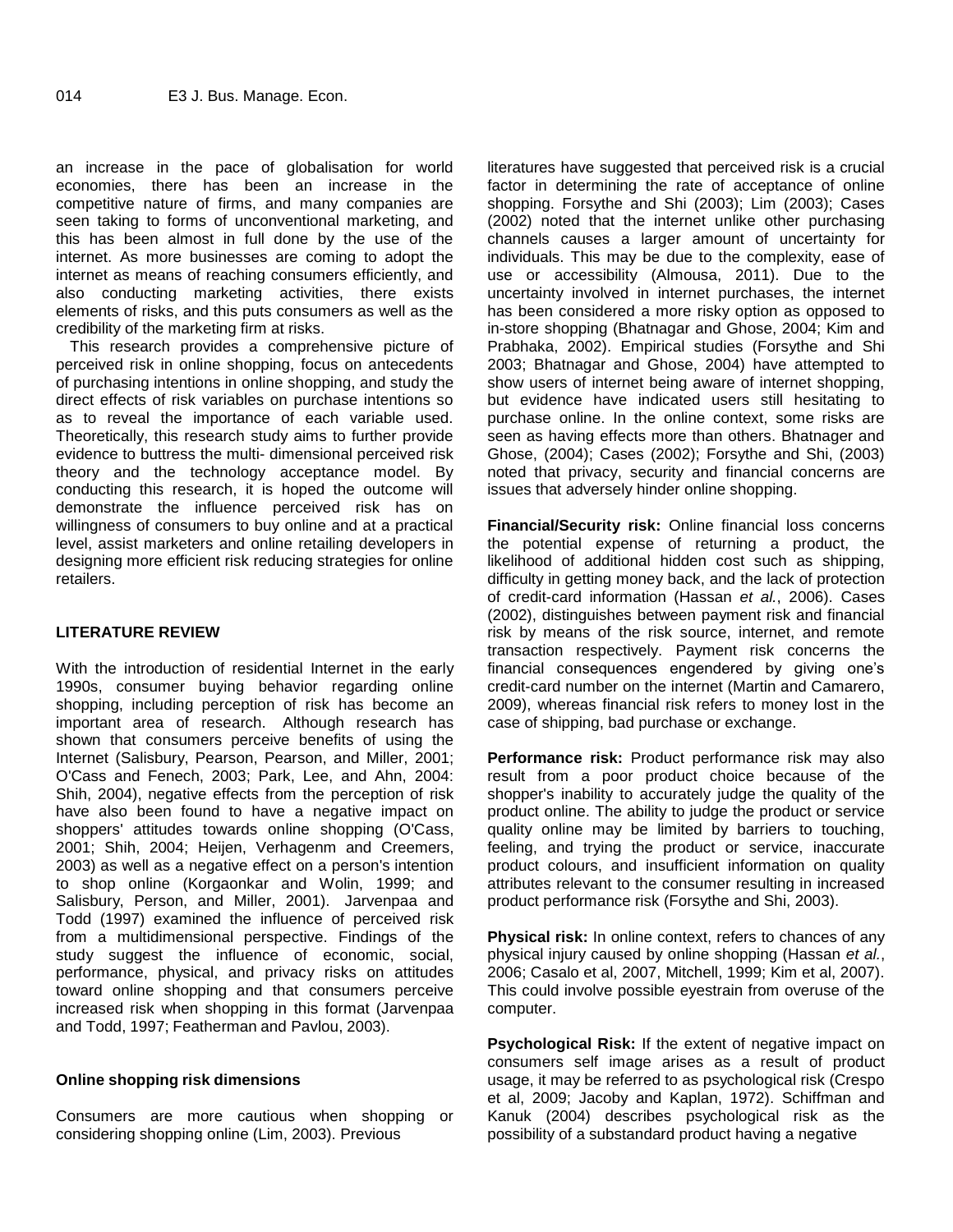impact on a consumers ego, thus, psychological risk relates to an individual's personal assessment of disappointment. In an online context, it reflects concern about the psychological discomfort and tension that may arise because of online shopping (Hassan *et al.*, 2006). It refers to consumer possibly feeling a sense of anxiety or unwanted tension from shopping online.

**Social Risk:** In online context, refers to the likelihood that online shopping will affect the way others think of the online prospective shopper (Hassan *et al*, 2006; Lin and Sun, 2009; Chan and Cheng, 2008). It is the concern that those whose opinion the online shopper values will think of the online prospective shopper as being foolish or showy. Cases (2002) states that the source of social risk is the internet, and it is therefore the fear of the reaction of friends and family concerning the use of the internet as a mode of purchase.

**Time Risk:** This risk includes the time and effort lost in returning or exchanging the product, technological problems such as a slow website server, delivery time, and waiting time (Almousa, 2011). Furthermore, when purchasing on the internet, the consumer does not pay for the product and receive the product immediately, but he/she has to wait for delivery of the already paid-for product, and this delivery could take too long, thus wasting the time where the consumer could already have been using the product.

# **METHODS**

This study investigates the perceived risks in online shopping that influences consumer willingness to buy clothing online consumer decision making as regards online shopping. This research describes the characteristics of respondents in relation to consumer shopping online, thus, the degree of use of online shopping by different consumers will be of importance.

#### **Sample plan and description**

In selecting the sample, a non-probability sampling technique was used; the selection depended wholly on the researcher's idea, by choosing randomly from the sample population. The participant demography was chosen to cover ages from 18 to 60 which is an active segment of the population, seen by Liu and Wei (2003) as a segment actively involved in online shopping. Collecting the data for this study is conducted using personal surveys. A sample size of 210 was chosen for this research. It involved personal interviews, and participants were approached at home and on streets. It was aimed at internet users in Glasgow, United Kingdom.

#### **Instrument development**

Self-administered street-intercept questionnaire was developed. This was constructed to include measures of consumer experience, risk perception, purchasing intentions, as well as consumer demographics. A multi item measurement scale was developed for the variables; it was constructed to effectively measure the various components of perceived risks in online clothing. Development of the questionnaire, involved four segments. The first segment intended to capture the user characteristics or internet usage, which included the number of hours that was spent online and if the respondent has shopped online. The intention for adding this segment is to effectively capture the characteristics of respondents, and possibly, know where their perceptions of perceived risk in online shopping tend to. The second segment involved the perceived risk components, as well as willingness to buy constructs. Questions in this section was measured on a five point likert Scale of (strongly disagree, somewhat disagree, neither, somewhat agree, and strongly agree) the questions for this segment was generated from various literatures in the field of perceived risks, (Featherman and Pavlou 2003; Li and Zhang, 2002; Crespo et al, 2009; Siegrist et al, 2008; Jarvenpaa and Todd 1997; Jacoby and Kaplan, 1972; Mitchell 1999). In this segment, the risk components included performance risks, financial risks, privacy risks, psychological risks, and time risks. A section was dedicated to measure willingness to buy as well as usage of the internet. Constructs in this segment was measured on a five point likert scale (strongly disagree, somewhat disagree, neither, somewhat agree, and strongly agree). In measuring willingness to buy, 7 statements were given and respondents were to agree with these statements, based on a 5 point likert scale. The questionnaire used closed ended questions to enable coding of response easy. Questionnaires were used in this study as opposed to other tools of measurement due to ease of construction and it is easily understandable by the respondents.

# **ANALYSIS**

From the data collected, more females (139) shop online than males (59). Also, the number of males that do not have previous online shopping experience exceeds that of females at ratio 2:1 respectively (see table 1)

The time spent online by the respondents, showed an increase in chances of shopping online (Table 2). All unemployed respondents have had online shopping experience (Table 3). 73 out of 85 part time respondents had previous online shopping experience.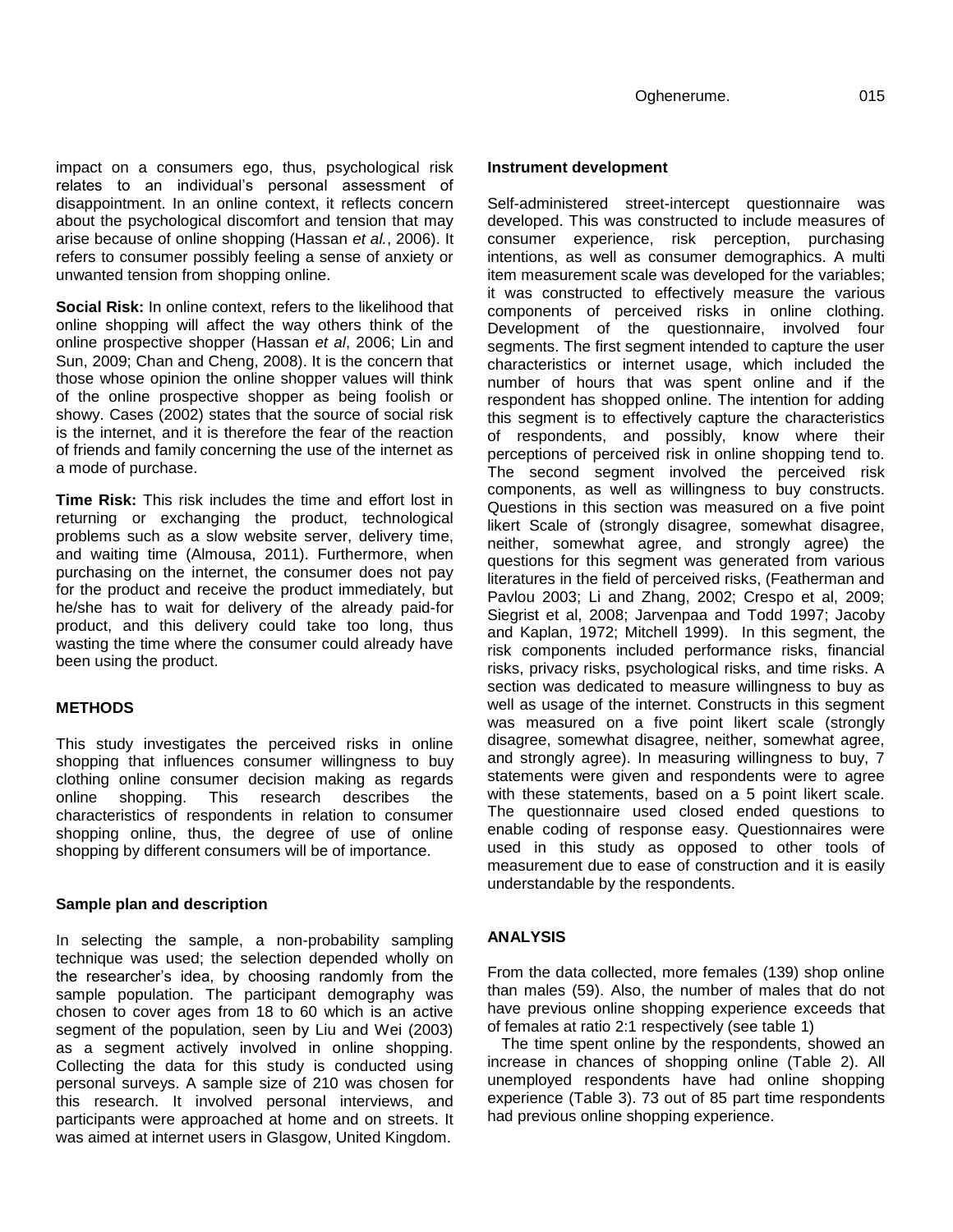| Gender                    | Male | Female | Total |
|---------------------------|------|--------|-------|
| <b>Shopped online: No</b> | 14   |        |       |
| Yes                       | 59   | 130    | 189   |
| Total                     | 137  | 137    | 210   |

# **Table 1**. Gender and online shopping

**Table 2.** Time spent online and shopping online

| Hours spent online     |       | < 5hours | <b>10-20 hours</b><br>5-10 hours |    | >20 hours | Total |  |
|------------------------|-------|----------|----------------------------------|----|-----------|-------|--|
| <b>Shopped Online:</b> | No    |          |                                  |    |           | 21    |  |
|                        | Yes   | 21       | 30                               | 15 | 123       | 189   |  |
|                        | Total | 30       | 32                               |    | 131       | 210   |  |

**Table 3.** Job Status and shopping online.

|                        | <b>Job Status</b> | <b>Fulltime</b> | retired | <b>Part-time</b> | student | unemploved | total   |
|------------------------|-------------------|-----------------|---------|------------------|---------|------------|---------|
| <b>Shopped online:</b> | No                |                 |         | 1 Z              |         |            | n,<br>∠ |
|                        | Yes               | 44              | 40      | 72               | ົ       |            | 189     |
|                        | Total             | 48              | 43      | 85               | 23      |            | 210     |

For full time and retired employees, there was a close margin at 44 and 40 respectively with online shopping experience.

Taking into account the sample characteristics, it gives an indication of which user group, working class, or gender groups can be targeted for strategic marketing purposes, thus making development of marketing strategies easy for online marketers.

The general model specifies if there exists any relationship between willingness to buy (the dependent variable) and the different dimensions of perceived risk (the independent variables).

Risk dimensions were subjected to reliability checks. According to Zikmund et al. (2003), reliability tests measures the degree to which the items are free from error. This is important in ascertaining how consistent the result for this study is. In this research, the cronbach alpha values were calculated in other to assess the reliability of the multiple scale items. The reliability coefficient as a rule of thumb takes values between 0.8 >  $\alpha \leq 0.7$  as acceptable and as noticed, our value (0.727) falls between this range. Of all the risk dimensions, only psychological, time, and social risks tested positive in predicting consumer shopping attitudes online as they showed significance level lower than 0.05. (Table 4). this

can be adduced to the economic structure of the case study area where a large proportion of the populace are educated, as well as having vast knowledge of the benefits of online shopping. Previous studies (Zheng et al., 2012; Brosadahl and Almousa, 2010) have shown varying results in different economies.

The results of this study have been able to establish existence of relationship between time, performance, financial, psychological, privacy risks and willingness to buy online. If these risks are high, the tendency of consumers willing to accept the internet as an alternative method of shopping will definitely be low. In the case of privacy risks, users will fear receiving unwanted emails as it will result to spam. More recently, there have been issues of online marketing trackers (cookies) which can track how users access sites and collect information which are then used to send product suggestions and offers. This has been a controversial method, and as such users may want to reduce online purchasing to avoid this. Also in terms of financial risk, internet users have feared giving out credit card details to unfamiliar vendors or marketer. This risk in this study, did not significantly affect consumers' willingness to buy online. For time risk, users may feel uneasy with the product search time, the loading time, and the delivery time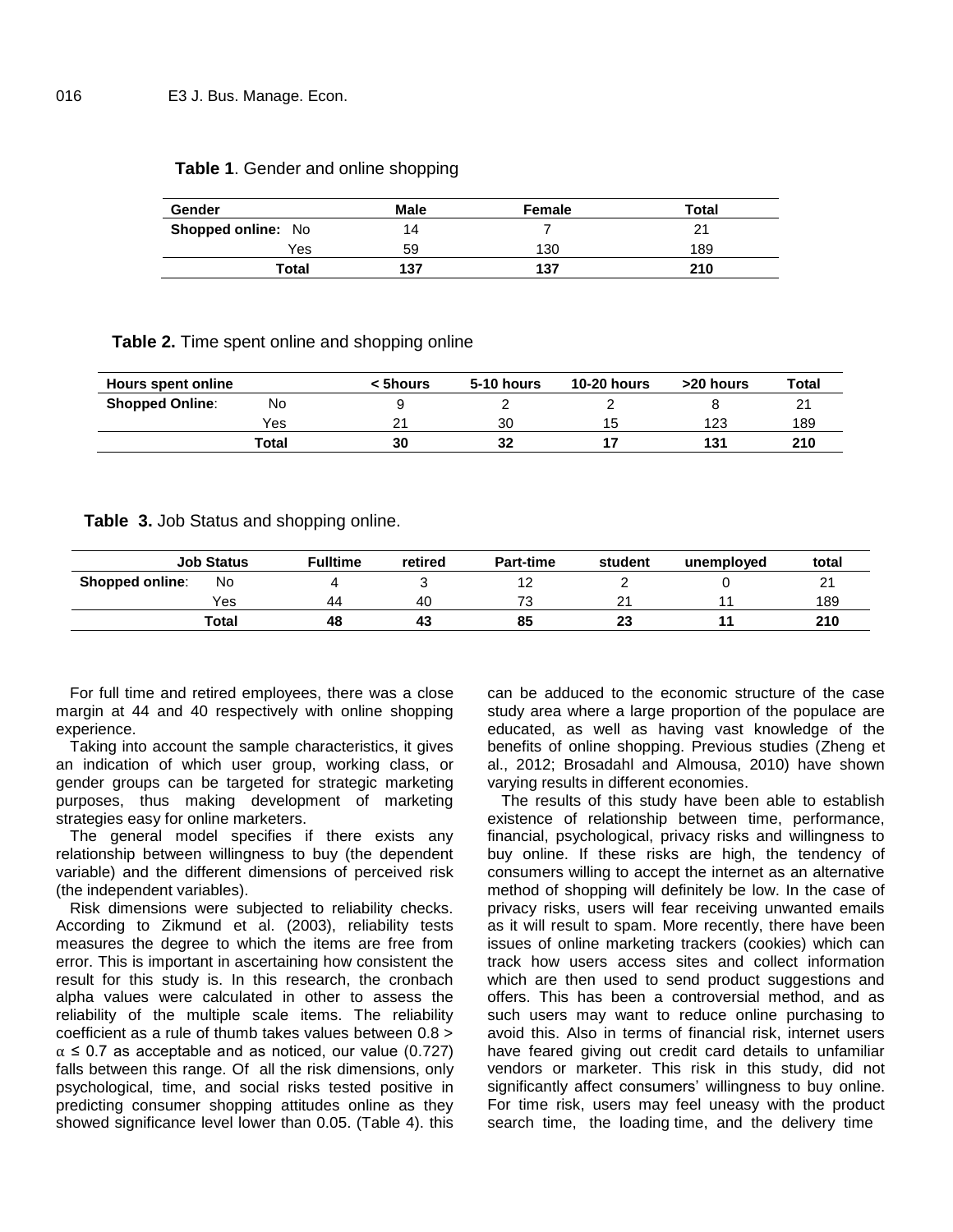| Variable      | R    | <b>Std Err</b> | Adi R    | Sig  |      | R <sub>2</sub> | <b>SD</b> | Mean | <b>DW</b> |
|---------------|------|----------------|----------|------|------|----------------|-----------|------|-----------|
| Financial     | 0.13 | 0.84           | 0.003    | 0.30 | 1.20 | 0.17           | 0.11      | 4.10 | 1.56      |
| Performance   | 0.14 | 0.83           | 0.008    | 0.20 | 1.51 | 0.02           | 0.12      | 4.11 | 1.56      |
| Physical      | 0.06 | 0.84           | $-0.006$ | 0.68 | 0.37 | 0.00           | 0.05      | 4.11 | 1.54      |
| Psychological | 0.48 | 0.74           | 0.22     | 0.00 | 15.9 | 0.23           | 0.41      | 4.10 | 1.67      |
| Time          | 0.35 | 0.79           | 0.102    | 0.00 | 5.76 | 0.12           | 0.29      | 4.10 | 1.71      |
| Social        | 0.34 | 0.79           | 0.105    | 0.00 | 7.09 | 0.12           | 0.29      | 4.11 | 1.57      |

**Table 4.** Coefficients table for various risk dimensions

associated with the product being purchased. This can affect a consumers' willingness to continue with the shopping process. Moore (2008) did a research on abandoned cart syndrome in online shopping, and it was found out that page loading time as well as delivery time accounted for less zeal in consumers using the internet as an alternative mode of shopping as opposed to instore shopping. Psychological risk is also seen to affect willingness to buy products online. Access to internet and time spent. On the internet are factors that are seen to foster this type of risk (Kim and Kim, 2009). Performance risk in this study is seen not to have significant effect on willingness to buy. This can be attributed to the type of product being purchased online (Bertea, 2010).Consumers will feel more concerns about the performance of a product if it comes as a high value product.

This implies that consumers in this study are always anxious about purchasing decisions, and this can adversely influence the willingness to buy. Results show a direct relationship between willingness to buy and time, psychological and social risk this in agreement with previous researches of Chan and Cheng, 2008; kim and kim, 2009; Park, et al, (2004). Also in this study, differences are found to exist between the different risk components; where consumers perceive more performance and privacy risks in shopping for products online. In general, it can be said that willingness to buy is affected in varying degrees by the various risk dimensions used in this study.

Another implication of this finding is that online marketers must devise ways of attracting potential consumers by placing emphasis on security measures, which can reduce the anxiety of consumers. Marketers can also make online shopping more attractive to prospective shoppers by consistently informing consumers about benefits that accrue from online shopping such as access to a wide range of goods which are offered at competitive prices, and are purchased usually at the convenience of the buyer. As a risk reduction strategy, marketers could offer money back guarantees to shoppers, or creating a review/testimony column on the website, to enable users comment on the merits and demerits of products.

However, online marketing strategies are not enough to reduce the risks in online shopping. Other studies have shown that as consumers cannot physically assess goods prior to purchasing; it becomes difficult to evaluate the benefit derived from consuming a product before purchase (Mitchell, 1999; Gabarino et al., 2004).

This research has managerial implications in the sense that it presents online marketers the varying effects of consumers risk perceptions in shopping online. Management can then adopt risk reducing strategies to attract potential buyers. In reaction to the findings in this research, strategies should be created by online marketers that will help online marketers to create strategies that will help reinforce product information, at the same time, help consumers cope with the uncertainties that may arise from purchases. Providing product information could help encourage online shopping. This could go to the extent of the online marketer trying to provide comprehensive product information such as three dimensional virtual modelling, content, finishes, product consumer rating, as well as instructions could act as enablers to reduce performance risk associated with purchasing of products on the internet.

# **Conclusion**

Understanding usage of the internet by consumers as a different shopping avenue, from the traditional in-store method, has been of paramount importance to online marketing researchers. This research has shown that online shopping is still considered as risky to some extent. The findings have shown that the greater the risk associated with online shopping, as perceived by consumes, the less the willingness to buy online. In a bid to increase sales volumes, online marketers must place emphasis on efficient and trusted shipping service providers so as to reduce perceived time risk and avoid non-delivery or delay of products.